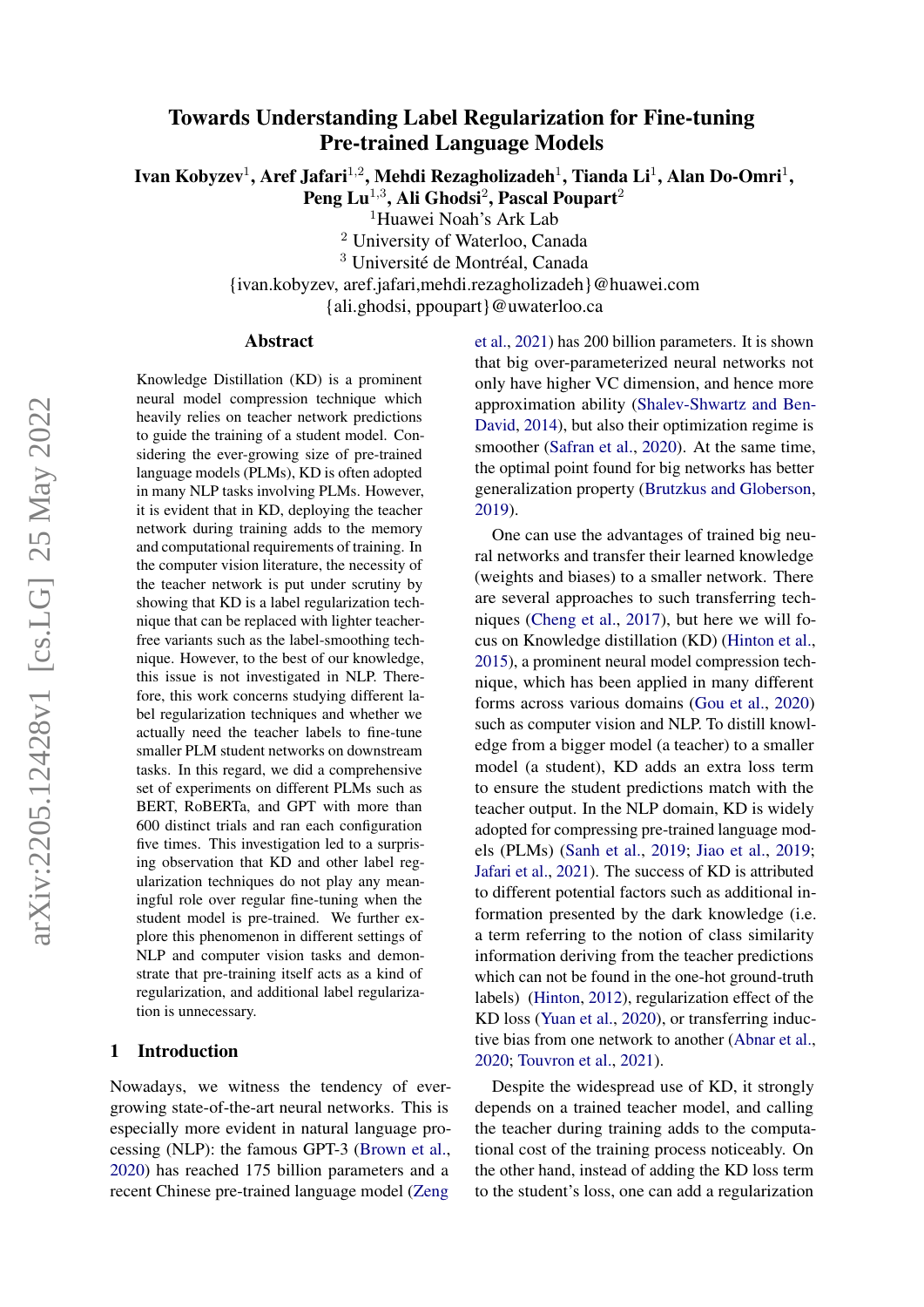<span id="page-1-0"></span>

Figure 1: All the baselines of TF/KD methods we consider can be abstracted as cross-entropy training with smoothed labels. The choice of label smoothing functions determines the method. The flow in the algorithms of each method is indicated by a colored line, where  $\bigoplus$  indicates the convex combination of the one-hot label and the output of the label smoothing function.

term forcing the student predictions to be close to a uniform (or any arbitrary) distribution. Such a label smoothing technique results in better calibrated and more accurate classifiers [\(Müller et al.,](#page-8-9) [2019\)](#page-8-9). Recently, [Yuan et al.](#page-9-4) [\(2020\)](#page-9-4) demonstrated that label smoothing can perform as well as or even outperform KD in several computer vision tasks and across various models.

This result motivated us to investigate whether the teacher-free regularization techniques (TF) can work on par or better than KD on natural language understanding tasks. In this regard, we compare KD, label smoothing, and several other teacherfree methods for BERT and GPT type models. It is worth mentioning that our setting is different from the one of [Yuan et al.](#page-9-4) [\(2020\)](#page-9-4): 1) pre-trained language models are generally much bigger than the models from machine vision, and 2) classification tasks in our setting are mostly binary or three classes, compared to a hundred classes in CI-FAR100 or two hundred in Tiny ImageNet. We ran the experiments multiple times to take into account the stochasticity of the training. Overall, we show a similar pattern: teacher-free techniques perform on par with KD methods; but we additionally observed a surprisingly different phenomenon: the gap between base fine-tuning (without KD) and fine-tuning with label regularization (KD or TF) diminished.

We explore the reasons why the base fine-tuning technique is a strong competitor of KD/TF regularization on NLU tasks. This situation is somewhat

opposite to the one reported in computer vision. We hypothesized and tested the following potential explanations for our observations: 1) The small number of classes in GLUE datasets (usually 2 or 3 classes) in contrast to 10 or 100 classes in CV tasks; 2) Language models are extensively pretrained while CV models are not. Our experiments indicate that the second hypothesis is true, whereas the number of classes doesn't play a big role in the performance gap. Overall, our main contributions in this paper are the following:

- 1. Thorough comparison of TF and KD methods across both BERT and GPT models on the GLUE on other NLU benchmarks (more than 600 distinct experiments overall). We showed that, on average, KD does not significantly outperform the fine-tuning or TF techniques while being less efficient in training.
- 2. We studied the gap between base fine-tuning and fine-tuning with KD/TF and observed that this gap is negligible for NLU tasks. We demonstrated that this insignificant result is unlikely to be caused by the number of classes in the dataset.
- 3. We showed the evidence that the pre-training of neural networks reduces the performance gap on downstream tasks between the base training and training with label regularization both in NLP and computer vision domains. We supported this claim by performing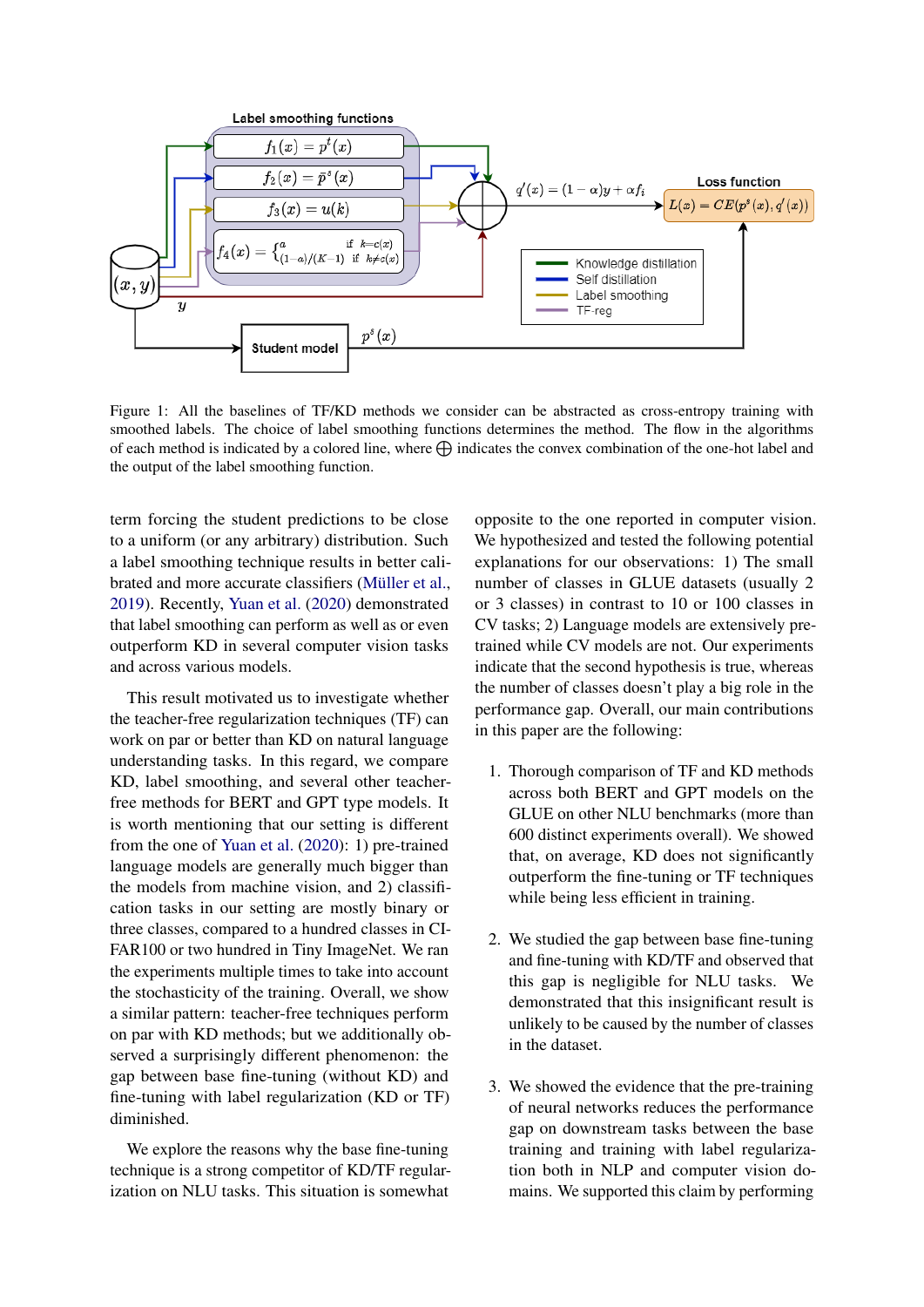Wilcoxon statistical test to demonstrate significance.

To the best of our knowledge, the effect of pretraining on fine-tuning with label regularization was never mentioned in the literature, and while being counter-intuitive deserves additional study.

### 2 Background

In this section, we give a brief overview of the KD and TF techniques we will be investigating. Everywhere in the paper, we consider a classification problem with K classes. Denote by  $q(x)$  the one-hot label of a data point  $x$ .

#### 2.1 Knowledge distillation (KD)

This classical method of transferring knowledge gained traction after the paper [\(Hinton et al.,](#page-8-3) [2015\)](#page-8-3). Assume that we have a trained network (a teacher) and a network we want to train (a student). Let  $p^t(x)$  and  $p^s(x)$  be teacher's and student's predictions respectively. One wants to transfer the knowledge from the teacher to the student. For that, one can formulate a total loss for KD as:

$$
L = (1 - \alpha)H(q, p) + \alpha L_{KD}, \qquad (1)
$$

where  $H(q, p)$  is the cross-entropy loss and  $L_{KD} = D_{KL}(p_{\tau}^t, p_{\tau}^s)$  is a KL divergence between the teacher's and the student's outputs scaled with the temperature  $\tau$ , i.e.,  $p_{\tau}(k) = softmax(z_k/\tau)$ , where  $z_k$  is the output logits of the model. When  $\tau = 1$ , KD training is equivalent to cross-entropy training with the new labels "smoothed" by the teacher:

<span id="page-2-2"></span>
$$
q'(x) = (1 - \alpha)q(x) + \alpha p^t. \tag{2}
$$

#### 2.2 Teacher-free methods

Label smoothing (LS) As [Yuan et al.](#page-9-4) [\(2020\)](#page-9-4) observed, the loss in Equation [1](#page-2-0) is structurally similar to the label smoothing loss, where one has to replace the term  $L_{KD}$  with  $L_{LS} = D_{KL}(u, p^s)$ , where  $u(k) = 1/K$  is the uniform distribution on  $K$  classes. Training with the label smoothing loss is equivalent to cross-entropy training with smoothed labels:

<span id="page-2-1"></span>
$$
q'(x) = (1 - \alpha)q(x) + \alpha u.
$$
 (3)

Varying the hyperparameter  $\alpha$ , one can change the shape of the new labels  $q'$  from smoother (higher values of  $\alpha$ ) to sharper ( $\alpha$  closer to zero).

TF-reg [\(Yuan et al.,](#page-9-4) [2020\)](#page-9-4)) introduced a modification of LS with a sharper label-dependent smoothing distribution. More formally, for TF-reg one switches the uniform distribution  $u$  in Equation [3](#page-2-1) to a more peaky label-dependent distribution  $p_c^d(k)$ , defined by:

$$
p_c^d(k) = \begin{cases} a, \text{ if } k = c \\ (1 - a)/(K - 1), \text{ otherwise.} \end{cases}
$$
 (4)

The smoothed label for  $x$  in TF-reg is given by:

<span id="page-2-3"></span>
$$
q'(x) = (1 - \alpha)q(x) + \alpha p_{c(x)}^d,
$$
 (5)

where  $c(x)$  is the correct label for x. Here one has two hyperparameters (a and  $\alpha$ ) instead of just one  $(\alpha)$ , which allows for better tuning, even though mathematically it is the same as LS.

[Yuan et al.](#page-9-4) [\(2020\)](#page-9-4) showed that LS and TF-reg perform on par or even outperform KD in machine vision for several models and across several datasets.

<span id="page-2-0"></span>Self distillation (Self KD) [Furlanello et al.](#page-8-10) [\(2018\)](#page-8-10) and [Yuan et al.](#page-9-4) [\(2020\)](#page-9-4) considered the situation where the student and the teacher have the same architectures, and a student distills the knowledge from its fine-tuned alter-ego. In particular, first, we fine-tune a copy of the student on the dataset and then freeze it. Denote its outputs by  $\bar{p}^s$ . Then take the second copy and train it with the cross-entropy loss with smoothed labels:

$$
q'(x) = (1 - \alpha)q(x) + \alpha \bar{p}^s(x). \tag{6}
$$

The summary of all the TF and KD methods we compare can be found in Figure [1.](#page-1-0)

#### 3 Experiments on GLUE benchmark

Inspired by the results of [Yuan et al.](#page-9-4) [\(2020\)](#page-9-4) in machine vision, we wanted to investigate the performance of TF training on NLP data. In this section, we evaluate the performance of our methods compared with the introduced baselines in the Background section.

### 3.1 Dataset

We considered seven classification datasets of the General Language Understanding Evaluation (GLUE) benchmark [\(Wang et al.,](#page-9-6) [2018\)](#page-9-6). These datasets include linguistic acceptability (CoLA), sentiment analysis (SST-2), paraphrasing (MRPC and QQP), Natural Language Inference (MNLI,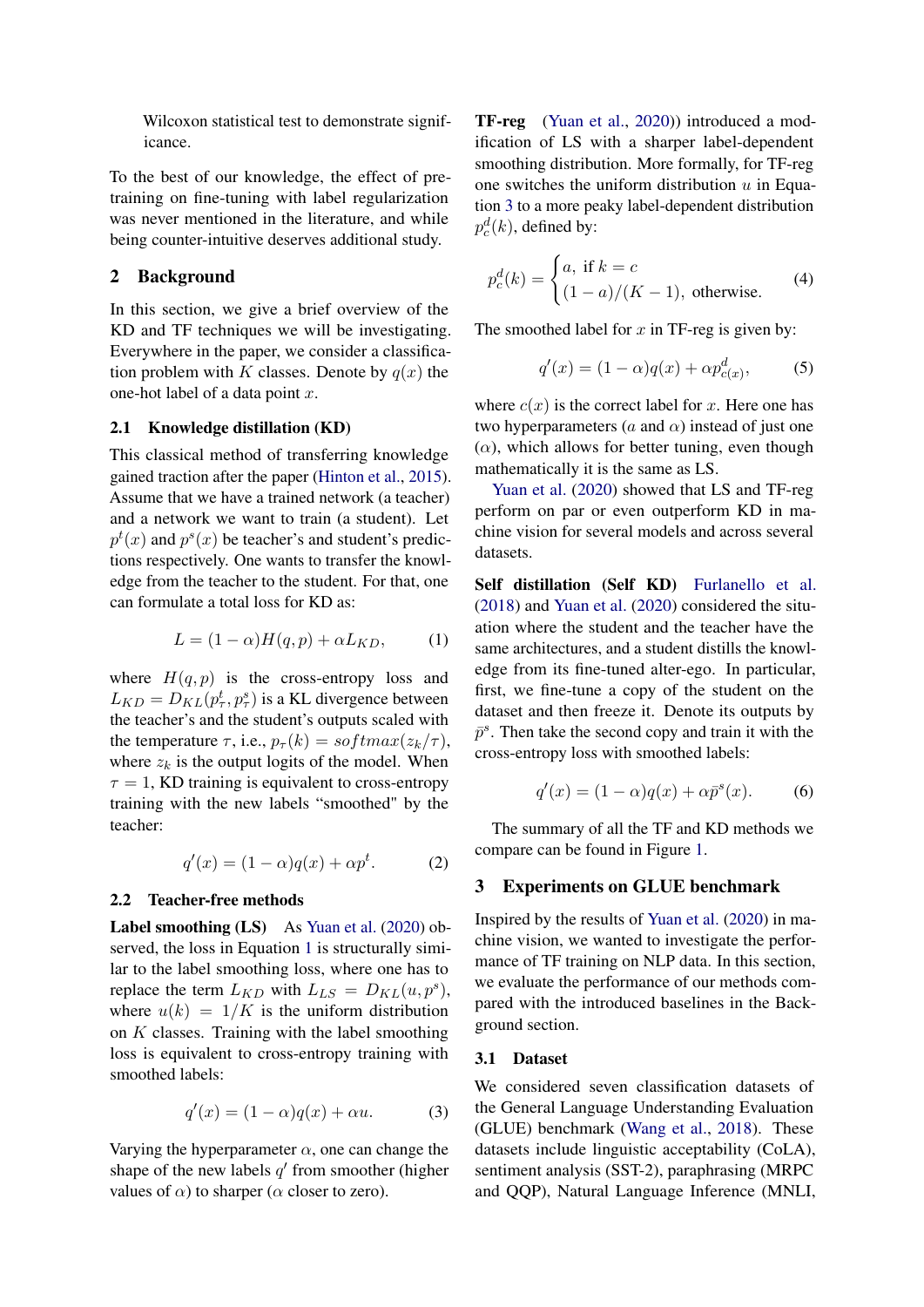<span id="page-3-0"></span>Table 1: DistilRoBERTa results on the dev and test sets for the GLUE benchmark. F1 scores are reported for MRPC, Matthew's Correlation for CoLA, and accuracy scores for all other tasks. The teacher is RoBERTa-large. Averages and standard deviations are over 5 runs.

| baseline | CoLA             | <b>RTE</b>       | <b>MRPC</b>      | SST-2            | <b>ONLI</b>      | MNLI             | QQP              | Score            |
|----------|------------------|------------------|------------------|------------------|------------------|------------------|------------------|------------------|
|          |                  |                  |                  | DEV              |                  |                  |                  |                  |
| Teacher  | 68.14            | 81.23            | 91.62            | 96.44            | 94.60            | 90.23            | 91.00            | 87.67            |
| Finetune | $60.53 + 0.70$   | $68.66 \pm 1.28$ | $90.58 \pm 0.69$ | $92.43 \pm 0.16$ | $90.78 + 0.12$   | $84.04 \pm 0.25$ | $91.44 \pm 0.03$ | $82.64 \pm 0.11$ |
| LS       | $60.46 \pm 0.74$ | $69.24 \pm 0.90$ | $90.87 \pm 0.42$ | $92.75 \pm 0.41$ | $90.71 \pm 0.09$ | $83.99 \pm 0.13$ | $91.41 \pm 0.07$ | $82.78 \pm 0.15$ |
| TF-reg   | $60.74 \pm 0.98$ | $68.81 \pm 0.98$ | $90.78 \pm 0.77$ | $92.68 \pm 0.15$ | $91.13 \pm 0.43$ | $83.86 \pm 0.17$ | $91.45 \pm 0.10$ | $82.78 \pm 0.29$ |
| Self-KD  | $60.48 \pm 0.59$ | $69.24 + 1.20$   | $90.97 \pm 0.46$ | $92.43 \pm 0.29$ | $90.91 \pm 0.27$ | $84.00 \pm 0.19$ | $91.62 \pm 0.09$ | $82.81 \pm 0.19$ |
| KD       | $62.13 \pm 0.67$ | $68.66 + 1.24$   | $90.83 \pm 0.31$ | $92.73 \pm 0.34$ | $91.23 \pm 0.29$ | $84.34 \pm 0.22$ | $91.68 + 0.08$   | $83.08 \pm 0.14$ |
|          |                  |                  |                  | <b>TEST</b>      |                  |                  |                  |                  |
| Teacher  | 65.1             | 82.6             | 89.5             | 92.1             | 91.5             | 84.3             | 88.7             | 84.82            |
| Finetune | $51.62 \pm 0.96$ | $62.70 \pm 0.41$ | $88.12 \pm 0.35$ | $93.22 \pm 0.46$ | $90.66 \pm 0.15$ | $83.52 \pm 0.26$ | $88.92 \pm 0.19$ | $79.82 \pm 0.18$ |
| LS       | $49.46 \pm 3.84$ | $62.52 \pm 0.38$ | $87.94 \pm 0.51$ | $93.42 \pm 0.33$ | $90.26 \pm 0.43$ | $83.34 \pm 0.32$ | 89.04 $\pm 0.08$ | $79.43 \pm 0.62$ |
| TF-reg   | $49.16 \pm 3.82$ | $62.92 \pm 0.32$ | $87.44 + 0.74$   | $93.26 + 0.28$   | $90.28 + 0.21$   | $83.36 + 0.36$   | $89.04 + 0.08$   | $79.35 \pm 0.70$ |
| Self-KD  | $51.56 + 1.04$   | $62.88 + 0.82$   | $87.92 + 0.43$   | $93.10 + 0.11$   | $90.58 + 0.27$   | $83.46 + 0.29$   | $89.12 + 0.10$   | $79.80 + 0.20$   |
| ΚD       | $50.28 \pm 3.07$ | $63.04 \pm 0.43$ | $88.80 \pm 0.54$ | $93.44 \pm 0.48$ | $90.74 \pm 0.26$ | $83.64 \pm 0.21$ | $89.42 \pm 0.04$ | $79.91 \pm 0.54$ |

<span id="page-3-1"></span>Table 2: BERT-small results on the dev and test sets of the GLUE benchmark. F1 scores are reported for MRPC, Matthew's Correlation for CoLA, and accuracy scores for all other tasks. The teacher is BERT-large. Averages and standard deviations are over 5 runs.

| baseline  | CoLA              | <b>RTE</b>                        | <b>MRPC</b>      | $SST-2$          | <b>ONLI</b>      | <b>MNLI</b>                    | QQP              | Score            |
|-----------|-------------------|-----------------------------------|------------------|------------------|------------------|--------------------------------|------------------|------------------|
|           |                   |                                   |                  | DEV              |                  |                                |                  |                  |
| Teacher   | 65.80             | 71.48                             | 89.38            | 92.77            | 92.82            | 86.3                           | 91.45            | 82.19            |
| Finetune  | $41.76 \div 1.09$ | $65.13 \pm 1.22$                  | $87.09 \pm 0.62$ | $88.83 \pm 0.27$ | $86.96 \pm 0.11$ | $78.46 \pm 0.13$               | $90.02 \pm 0.08$ | $76.89 \pm 0.25$ |
| LS        | $41.97 \pm 1.63$  | $65.85 \scriptstyle{\,\pm\,1.16}$ | $87.41 \pm 0.55$ | $88.56 \pm 0.24$ | $86.90 \pm 0.16$ | $78.51 \pm 0.14$               | $90.04 \pm 0.03$ | $77.03 \pm 0.24$ |
| TF-reg    | $42.13 \pm 0.74$  | $64.98 \pm 1.57$                  | $87.19 \pm 0.43$ | $88.58 \pm 0.31$ | $86.96 \pm 0.13$ | $78.54 \pm 0.11$               | $90.02 \pm 0.04$ | $76.91 \pm 0.18$ |
| Self-KD   | $41.52 + 1.74$    | $65.63 + 1.52$                    | $86.73 \pm 0.25$ | $88.72 \pm 0.28$ | $86.74 + 0.58$   | $78.63 + 0.29$                 | $90.08 + 0.09$   | $76.86 \pm 0.39$ |
| KD        | $42.48 + 1.34$    | $65.42 + 0.95$                    | $88.56 \pm 0.40$ | $88.60 \pm 0.60$ | $87.31 \pm 0.22$ | $78.73 \pm 0.19$               | $90.23 \pm 0.08$ | $77.33 \pm 0.15$ |
|           |                   |                                   |                  | <b>TEST</b>      |                  |                                |                  |                  |
| Teacher   | 63.8              | 69.2                              | 85.1             | 89.7             | 89.2             | 83.2                           | 86.2             | 80.91            |
| Finetune  | $38.58 \pm 0.87$  | $62.74 \pm 0.31$                  | $83.12 \pm 0.42$ | $89.56 \pm 0.65$ | $86.62 \pm 0.65$ | $78.26 \pm 0.27$               | $87.80 \pm 0.17$ | $75.24 \pm 0.29$ |
| LS        | $40.08 \pm 0.58$  | $62.84 + 0.22$                    | $83.24 \pm 0.56$ | $89.88 + 0.50$   | $86.60 + 0.79$   | $78.48 \pm 0.26$               | $87.78 \pm 0.15$ | $75.56 \pm 0.14$ |
| TF-reg    | $38.92 \pm 1.25$  | $60.70 + 3.03$                    | $82.92 + 0.50$   | $89.82 + 0.42$   | $86.22 + 0.70$   | $78.16 \scriptstyle{\pm 0.33}$ | $87.78 + 0.12$   | $74.93 \pm 0.63$ |
| Self-KD   | $38.92 + 2.44$    | $61.32 + 1.26$                    | $83.12 \pm 0.64$ | $89.82 \pm 0.43$ | $86.60 + 0.30$   | $78.22 + 0.53$                 | $87.76 + 0.05$   | $75.11 \pm 0.41$ |
| <b>KD</b> | $38.26 \pm 2.20$  | $62.32 \pm 1.04$                  | $84.74 \pm 0.65$ | $89.96 \pm 0.22$ | $86.58 \pm 0.27$ | $78.34 \pm 0.20$               | $88.02 \pm 0.12$ | $75.46 \pm 0.51$ |

RTE) and Question Answering (QNLI). Notice that unlike most of the popular datasets in computer vision, GLUE tasks are either binary or ternary classification (only MNLI has three classes).

### 3.2 Experimental Setup

We explored all the KD/TF methods in three different setups to check the consistency of the results across different models. Our first student is DistilRoBERTa [\(Sanh et al.,](#page-9-3) [2019\)](#page-9-3). It has 6 layers, 768 hidden dimensions, 8 attention heads, and 82 million parameters. In the KD scenarios, we use RoBERTa-large [\(Liu et al.,](#page-8-11) [2019\)](#page-8-11) as its teacher (it has 24 layers, 1024 hidden dimensions, 16 attention heads, and 355 million parameters). In the second experiment, we use the BERT-small [\(Turc](#page-9-7) [et al.,](#page-9-7) [2019\)](#page-9-7) model with 4 layers, 512 hidden dimen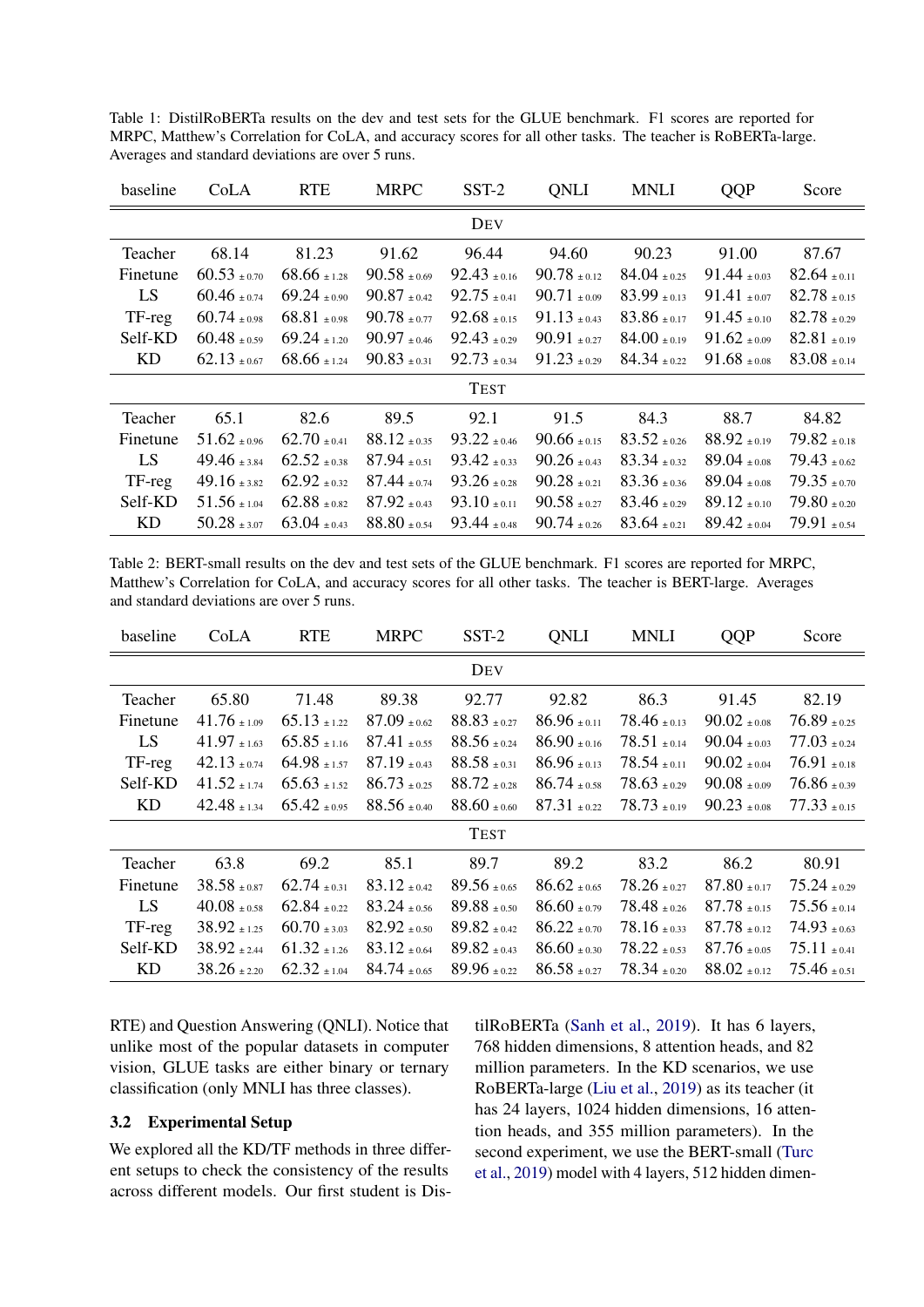sions, 8 heads, and 28.7 million parameters. As a teacher, we use BERT-large [\(Devlin et al.,](#page-8-12) [2018\)](#page-8-12) with 24 layers, 1024 hidden dimensions, and 336 million parameters. The third student is DistilGPT-2 with 6 layers, 768 hidden dimensions, and 82 million parameters. As its teacher, the 12-layer GPT-2 [\(Radford et al.,](#page-9-8) [2019\)](#page-9-8) model is used with the 768 hidden dimensions and 117 million parameters. For all these setups, we use the pre-trained models from Huggingface [\(Wolf et al.,](#page-9-9) [2019\)](#page-9-9). All the hyperparameters and the process of their tuning are reported in the Appendix in more detail.

Hardware Setup For our experiments, we used 8 NVIDIA TESLA V100 GPUs. Each task is trained on a single GPU.

## 3.3 Results

DistilRoBERTa We start with conducting the GLUE experiments over the DistilRoBERTa model. We report the results on GLUE dev and test sets in Table [1.](#page-3-0) On the dev set, we observe the following patterns: 1) The teacher-free methods (LS, TF-reg, Self-KD) outperform the Finetune baseline; 2) KD is the best technique but the standard deviation intervals intersect with the TF baselines.

Although the results of the dev set in the first experiments follow the trends of TF results in CV, examining the test results reveals some irregularities (Table [1\)](#page-3-0). In particular, we observe that: 1) all the TF regularization techniques perform slightly worse than Finetune; 2) KD is on average the best technique, but it is comparable with Finetune up to one standard deviation.

BERT-small In the second experiment, we evaluate the BERT-small model. Even here the story is more or less similar to our first experiment on DistilRoBERTa. Results are reported in Table [2.](#page-3-1) On the dev set, we observe that: 1) TF performs on par (up to one standard deviation) with Finetune while LS is slightly better. 2) KD is the best performer, but standard deviation intervals intersect with some of the TF baselines. On the test set, we observe that all the methods perform more or less on par up to one standard deviation while LS is slightly better.

DistilGPT-2 For DistilGPT-2, we see roughly similar patterns as in our previous experiments (Table [3\)](#page-5-0). On both dev and test sets, all the methods' performance is more or less similar, with the standard deviation intervals overlapping.

The overall conclusion is that we don't have a consistent pattern in our experiments. On average, KD or TF methods are slightly better, but the gap between the regularization techniques and the pure fine-tuning technique is not significant. Our results on the GLUE benchmark are very different from the reported results in the CV domain where pure fine-tuning without TF or KD underperforms. To explain the results, we formulate some hypotheses and scrutinize them with more experiments in the next section.

## 4 Analysis

In this section, we investigate potential reasons for getting the negligible difference in the relative performance of base fine-tuning, teacher-free training, and KD. We conduct some experiments to evaluate two particular hypotheses we have as potential reasons behind these inconsistencies: 1) the number of classes in the GLUE tasks is much lower than for the CV tasks; 2) NLU models are pre-trained and pre-training can attenuate the regularization impact of KD and TF methods. In the remainder of this section, we will go over some new experiments which were done to evaluate these two hypotheses respectively.

### 4.1 Hypothesis 1: Number of Classes

## 4.1.1 SST-5

SST-5 is a fine-grained sentiment classification dataset with 5 classes introduced in [\(Socher et al.,](#page-9-10) [2013\)](#page-9-10). We consider a setting of DistilRoBERTa student and RoBERTa-large (24 layers) teacher. We didn't tune the hyperparameters for this problem but adopted the hyperparameters from our SST-2 experiments on GLUE. We ran experiments for 5 seeds. The results are presented in Table [4.](#page-5-1) Overall, we can see that the standard deviations of the results are quite big, which prevents us from concluding that any technique is superior. Similar to GLUE, we note that the gap between fine-tuning and TF/KD is not observed.

In our next experiment, we increase the number of classes even more to see if the gap appears.

### 4.1.2 FewRel

[Han et al.](#page-8-13) [\(2018\)](#page-8-13) introduced this dataset for relation classification. Originally, this dataset was designed for few-shot learning, so we had to slightly modify it for our purpose. First, we consider the train set of FewRel. It has 64 classes and each class has 700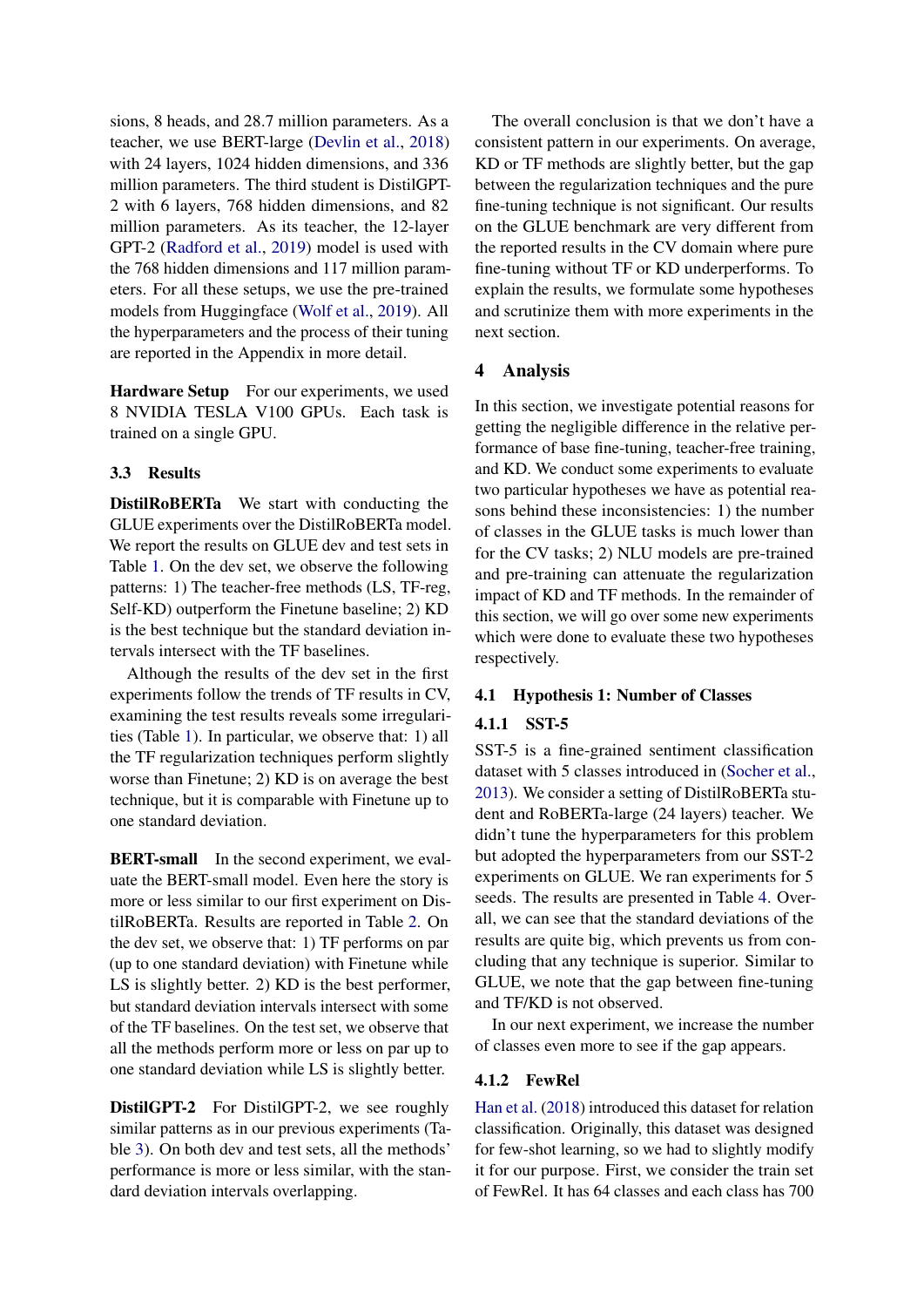<span id="page-5-0"></span>Table 3: DistilGPT-2 results on the dev and test sets of the GLUE benchmark. F1 scores are reported for MRPC, Matthew's Correlation for CoLA, and accuracy scores for all other tasks. The teacher is GPT-2 (12 layers). Averages and standard deviations are over 5 runs.

| baseline | CoLA             | <b>RTE</b>       | <b>MRPC</b>      | SST-2            | QNLI             | MNLI             | QQP              | Score            |
|----------|------------------|------------------|------------------|------------------|------------------|------------------|------------------|------------------|
|          |                  |                  |                  | DEV              |                  |                  |                  |                  |
| Teacher  | 43.2             | 66.8             | 87.6             | 92.2             | 88.6             | 82.3             | 89.5             | 78.6             |
| Finetune | $38.20 \pm 1.23$ | $64.92 + 0.92$   | $87.74 + 0.34$   | $91.54 \pm 0.34$ | $86.48 + 0.52$   | $79.93 +0.08$    | $89.70 + 0.06$   | $77.13 \pm 0.34$ |
| LS       | $38.24 \pm 1.25$ | $64.84 \pm 0.66$ | $87.50 \pm 0.28$ | $91.54 \pm 0.25$ | $86.56 \pm 0.36$ | $80.14 \pm 0.14$ | $89.67 \pm 0.10$ | $76.93 \pm 0.27$ |
| TF-reg   | $38.04 \pm 1.23$ | $64.90 \pm 0.62$ | $87.58 \pm 0.26$ | $91.34 \pm 0.14$ | $86.72 \pm 0.34$ | $80.14 \pm 0.22$ | $89.64 \pm 0.08$ | $76.91 \pm 0.27$ |
| Self-KD  | $39.41 \pm 0.91$ | $65.62 + 1.61$   | $87.24 + 0.21$   | $90.84 + 0.31$   | $87.04 + 0.17$   | $80.57 + 0.16$   | $89.83 + 0.04$   | $77.16 \pm 0.33$ |
| KD       | $38.94 \pm 1.10$ | $66.80 \pm 0.82$ | $87.22 \pm 0.74$ | $90.86 \pm 0.33$ | $86.82 \pm 0.32$ | $80.30 \pm 0.17$ | $89.97 \pm 0.24$ | $77.34 \pm 0.30$ |
|          |                  |                  |                  | <b>TEST</b>      |                  |                  |                  |                  |
| Teacher  | 46.7             | 65.0             | 86.4             | 88.3             | 88.5             | 81.8             | 87.9             | 77.8             |
| Finetune | $31.00 \pm 1.32$ | $60.52 + 0.66$   | $84.52 + 0.56$   | $90.22 \pm 1.08$ | $85.34 + 0.30$   | $79.84 + 0.22$   | $87.68 \pm 0.12$ | $74.16 \pm 0.28$ |
| LS       | $31.30 \pm 2.00$ | $60.18 \pm 0.63$ | $84.68 \pm 0.41$ | $91.18 \pm 0.41$ | $85.28 + 0.30$   | $79.78 \pm 0.19$ | $87.76 + 0.14$   | $74.31 \pm 0.25$ |
| TF-reg   | $31.74 \pm 2.06$ | $60.22 \pm 0.40$ | $84.50 \pm 0.46$ | $90.62 \pm 0.56$ | $85.38 \pm 0.32$ | $79.68 \pm 0.28$ | $87.24 \pm 0.50$ | $74.20 \pm 0.40$ |
| Self-KD  | $35.28 \pm 1.55$ | $61.02 + 1.23$   | $83.72 \pm 0.50$ | $90.30 \pm 0.54$ | $86.14 + 0.33$   | $80.12 \pm 0.15$ | $87.86 + 0.16$   | $74.92 \pm 0.18$ |
| KD       | $32.96 \pm 2.84$ | $60.40 \pm 0.20$ | $84.76 \pm 0.56$ | $90.38 \pm 0.53$ | $85.82 \pm 0.15$ | $80.10 \pm 0.14$ | $88.08 \pm 0.14$ | $74.64 \pm 0.43$ |

<span id="page-5-1"></span>Table 4: DistilRoBERTa results on SST-5. Averages and standard deviations are over 5 runs.

| baseline | Accuracy (dev)   | Accuracy (test)  |
|----------|------------------|------------------|
| Teacher  | 56.86            | 59.95            |
| Finetune | $53.40 \pm 0.85$ | $54.43 + 0.56$   |
| LS.      | $53.50 \pm 0.98$ | 53.96 $\pm$ 0.77 |
| TF-reg   | $53.62 \pm 0.90$ | $53.93 \pm 0.42$ |
| KD       | $53.59 \pm 0.26$ | $54.14 + 0.92$   |

instances. We shuffle the data for each class and allocated 500 instances to our train set, 100 to our dev set, and 100 to our test set. We perform the experiments five times and get a new dataset for each seed, as recommended by [Bouthillier et al.](#page-8-14) [\(2021\)](#page-8-14). The detailed procedure can be found in Appendix. Moreover, we concatenated the context, head, and tail of the relation into one piece of text to be classified. Overall, we generated a text classification dataset with 64 classes.

We took DistilRoBERTa as a student and RoBERTa-base (12 layers) as a teacher. We ran experiments for 5 seeds and tuned hyperparameters only for the first one (see Appendix for details). The results are in Table [5.](#page-5-2) We can observe that all the methods perform similarly up to one standard deviation and we don't see a gap between Finetune and KD/TF again.

As a conclusion of SST-5 (5 classes) and FewRel (64 classes) experiments, we do not see any evidence that the number of classes in classification tasks affects the gap.

<span id="page-5-2"></span>Table 5: DistilRoBERTa results on FewRel (64 classes). Averages and standard deviations are over 5 runs.

| baseline | Accuracy (dev)   | Accuracy (test)  |
|----------|------------------|------------------|
| Teacher  | $88.93 + 0.27$   | $88.63 \pm 0.45$ |
| Finetune | $86.31 + 0.32$   | $86.28 \pm 0.51$ |
| LS       | $86.35 + 0.31$   | $86.22 + 0.47$   |
| TF-reg   | $86.35 \pm 0.31$ | $86.26 + 0.47$   |
| KD       | $86.66 \pm 0.36$ | $86.41 + 0.54$   |

#### 4.2 Hypothesis 2: Effect of Pre-training

We pose the following question: what is the major difference between Language Models and Computer Vision Models that might affect the performance gap between base training and label regularization? As an immediate hypothesis, we thought that extensive pre-training of the models we experimented with in the previous sections might be the reason.

#### 4.2.1 Computer vision

First, we would like to do a sanity check and perform some experiments from [\(Yuan et al.,](#page-9-4) [2020\)](#page-9-4) for multiple seeds. In the paper, they didn't mention the standard deviation, but it is important for us to check if the gap we hoped to find is not a result of randomness. We considered CIFAR100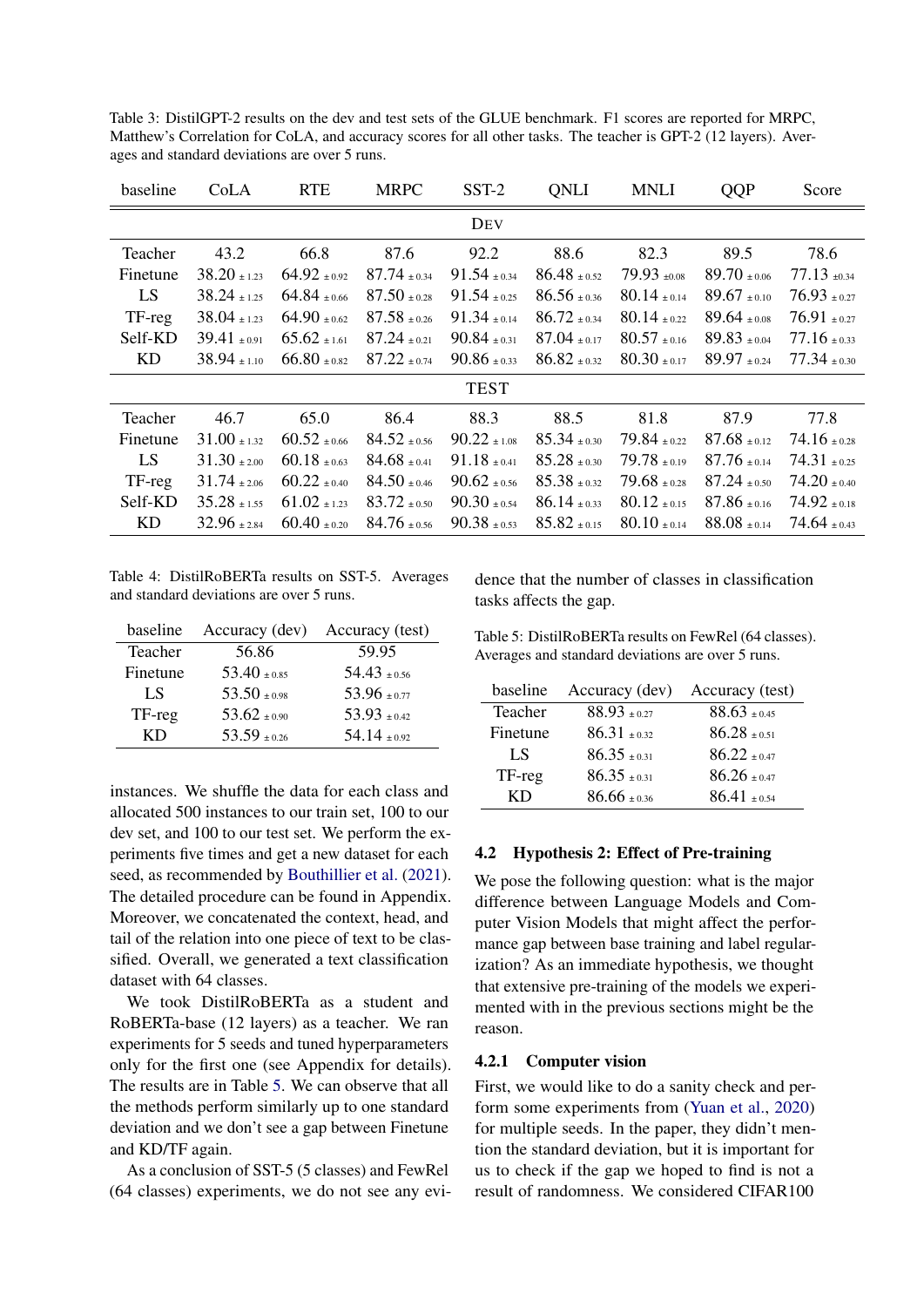<span id="page-6-0"></span>Table 6: ResNet18 on CIFAR100. Pre-training is done on the ImageNet dataset. Averages and standard deviations are over 10 runs.

|        | baseline From scratch | Pre-trained    |
|--------|-----------------------|----------------|
| Base   | $77.04 + 0.26$        | $78.17 + 0.27$ |
| LS.    | $78.01 + 0.20$        | $78.67 + 0.20$ |
| TF-reg | $78.16 \pm 0.20$      | $78.94 + 0.28$ |

[\(Krizhevsky et al.,](#page-8-15) [2009\)](#page-8-15) and trained ResNet18 student [\(He et al.,](#page-8-16) [2016\)](#page-8-16) without label regularization and with LS and TF-reg techniques. At the same time we repeated similar experiments, but now with ResNet18 pre-trained on ImageNet dataset [\(Deng](#page-8-17) [et al.,](#page-8-17) [2009\)](#page-8-17). The results are reported in Table [6.](#page-6-0) Here, we can see that for the unpretrained model the standard deviation intervals between base training and label regularization don't intersect and the gap is reasonably large. However, the gap diminishes notably for the pre-trained model.

This gives us some initial evidence that our hypothesis might be true. In our next experiment, we report results that support this hypothesis.

### 4.2.2 NLU

GLUE experiments To investigate the effect of pre-training on the relative performance, we took a model with the same architecture as DistilRoBERTa, but instead of initializing it with pretrained weights, we randomly initialize it (with normal distribution using the built-in Huggingface function). We used the hyperparameters from the pre-trained experiments. Then we ran experiments for 5 seeds. The results are reported in Table [7.](#page-7-0) We can see that, unlike the pre-trained model, the gap between base training and all the label regularization methods is bigger and the intersection of standard deviation intervals is much smaller or nonexistent.

SST-5 experiments As a next step, we wanted to formally check the statistical significance of the findings that we reported in the previous sections. For this, we considered again the SST-5 dataset and trained both the pre-trained and randomly initialized DistilRoBERTa on it. We aim to determine whether there is a statistically significant difference between base training and TF/KD training for each of the pre-trained and randomly initialized cases. We used the (two-sided) Wilcoxon signed-rank test [\(Wilcoxon,](#page-9-11) [1945\)](#page-9-11) over the results of eight random seeds. The Wilcoxon test is a non-parametric statistical test that checks the null hypothesis, i.e., whether two related paired samples come from the same distribution. The results are reported in Table [8.](#page-7-1) We can see that for the pre-trained model there is no statistically significant difference between base training and label regularization (pvalue is greater than 0.05). However, if the model is trained from scratch, the difference becomes statistically significant. Table [9](#page-7-2) contains the accuracies of DistilRoBERTa trained from scratch with different baselines. Unsurprisingly, we see that KD outperforms the base training.

Moreover, when we used grid search for hyperparameter tuning, the best value of  $\alpha$  for both TF-reg and KD (see Formulas [2](#page-2-2) and [5\)](#page-2-3) when training from scratch was 0.9. It implies that better-performing models are paying greater attention to the smoothed labels rather than one-hot labels.

## 5 Related Work

Our finding that pre-training reduces or even removes the gap between base training and TF/KD training can serve as an indication of a regularization property of pre-training. Several works are exploring this in the literature.

[Tu et al.](#page-9-12) [\(2020\)](#page-9-12) studied the relation between pretraining and spurious correlations. They demonstrated that pre-trained models are more robust to spurious correlations because they can generalize from a minority of training examples that counter the spurious pattern. [Furrer et al.](#page-8-18) [\(2020\)](#page-8-18) demonstrated that Masked Language Model pre-training helps in semantic parsing scenarios to improve compositional generalization. The authors hypothesize that the primary benefit provided by MLM pre-training is the improvement of the model's ability to substitute similar words or word phrases by ensuring they are close to each other in the representation space. [Turc et al.](#page-9-7) [\(2019\)](#page-9-7) showed that pre-training is very beneficial for smaller architectures, and fine-tuning pre-trained compact models can be competitive with more elaborate methods.

#### 6 Discussion and Future Work

We started this comparison of KD and TF regularizations on NLU tasks in the hope that a pattern similar to the one in computer vision [\(Yuan et al.,](#page-9-4) [2020\)](#page-9-4) will emerge. In particular, we expected to see TF and KD perform on par while outperforming Finetune. However, it turned out that the gap, even if it exists for some seeds, is not significant.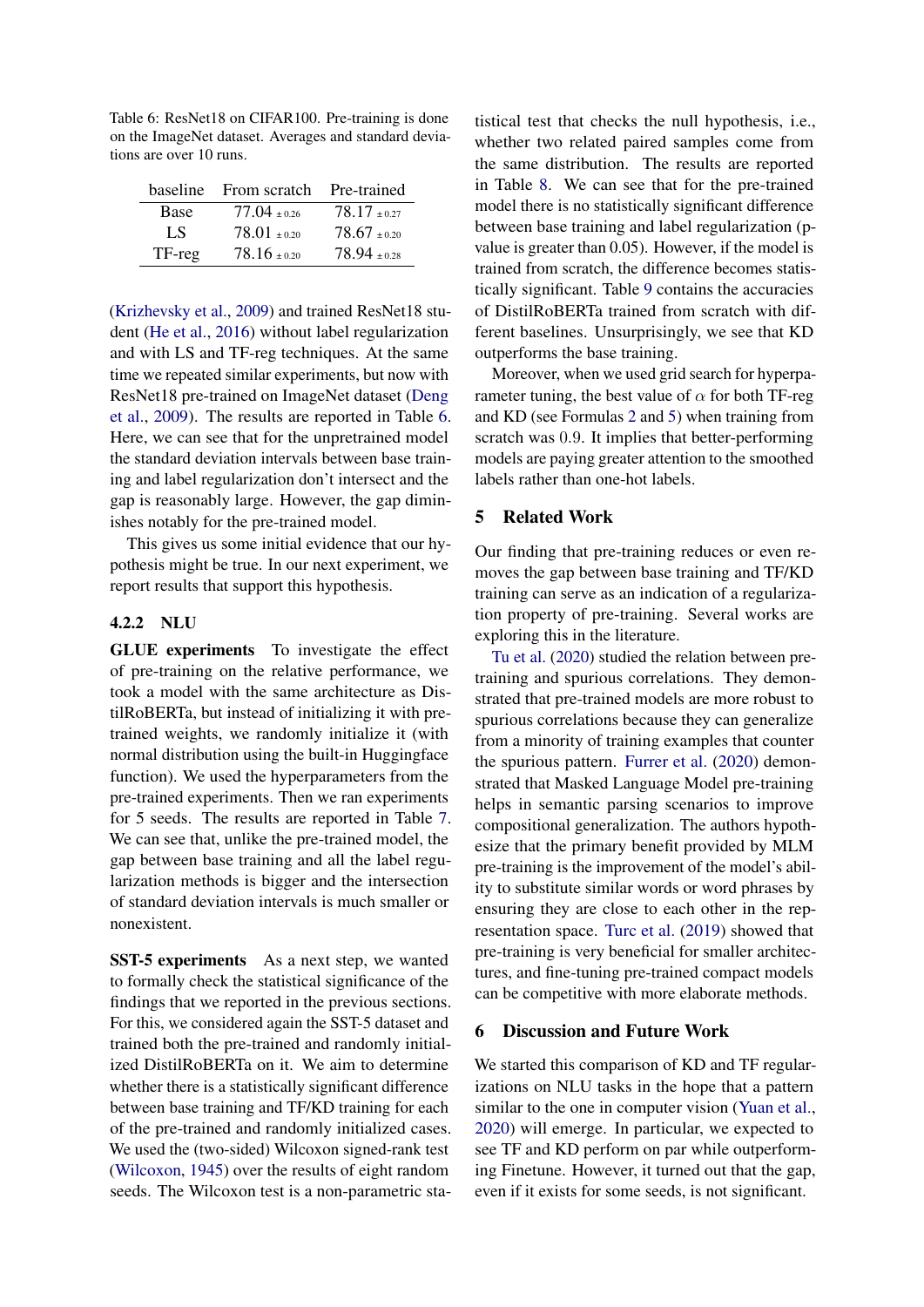| baseline  | CoLA                          | <b>RTE</b>                    | <b>MRPC</b>                   | SST-2                         | <b>ONLI</b>                   | <b>MNLI</b>                   | <b>QQP</b>                    | Score            |
|-----------|-------------------------------|-------------------------------|-------------------------------|-------------------------------|-------------------------------|-------------------------------|-------------------------------|------------------|
|           |                               |                               |                               | DEV                           |                               |                               |                               |                  |
| Teacher   | 68.14                         | 81.23                         | 91.62                         | 96.44                         | 94.60                         | 90.23                         | 91.00                         | 87.67            |
| Base      | $13.3{\scriptstyle~ \pm 0.9}$ | $53.0 \pm 0.4$                | $81.4{\scriptstyle~ \pm 0.3}$ | $81.2 \pm 0.5$                | $60.8{\scriptstyle~ \pm 0.6}$ | $62.1 \pm 1.1$                | $80.8{\scriptstyle~ \pm 0.2}$ | $61.87 \pm 0.21$ |
| LS        | $14.0 \pm 0.9$                | $53.8{\scriptstyle~ \pm 1.0}$ | $82.1 \pm 0.7$                | $81.7{\scriptstyle~ \pm 0.5}$ | $61.5{\scriptstyle~ \pm 0.6}$ | $62.8{\scriptstyle~ \pm 0.8}$ | $81.1 \pm 0.5$                | $62.45 \pm 0.45$ |
| TF-reg    | $14.4 \pm 1.2$                | $53.0 \pm 0.5$                | $82.3{\scriptstyle \pm0.4}$   | $81.8{\scriptstyle~ \pm 0.4}$ | $61.5{\scriptstyle~ \pm 1.3}$ | $62.7{\scriptstyle~ \pm 1.1}$ | $80.6 \pm 0.2$                | $62.35 \pm 0.25$ |
| Self-KD   | $14.3 \pm 0.5$                | $53.0 + 0.4$                  | $82.3 + 0.5$                  | $81.4 + 0.1$                  | $61.3 + 0.4$                  | $63.5 + 12$                   | $80.7{\scriptstyle~ \pm 0.1}$ | $62.39 \pm 0.28$ |
| <b>KD</b> | $16.6 \pm 0.7$                | $53.6{\scriptstyle \pm 0.9}$  | $81.8{\scriptstyle~ \pm 0.4}$ | $81.2{\scriptstyle \pm 0.5}$  | $61.4{\scriptstyle~ \pm 0.4}$ | $63.1 \pm 0.3$                | $81.6{\scriptstyle~ \pm 0.1}$ | $62.80 \pm 0.45$ |
|           |                               |                               |                               | <b>TEST</b>                   |                               |                               |                               |                  |
| Teacher   | 65.1                          | 82.6                          | 89.5                          | 92.1                          | 91.5                          | 84.3                          | 88.7                          | 84.82            |
| Base      | $9.8{\scriptstyle~ \pm 0.1}$  | $51.6{\scriptstyle~ \pm 1.3}$ | $79.6{\scriptstyle~ \pm 0.3}$ | $80.3 \pm 0.0$                | $60.7 \pm 0.5$                | $61.4{\scriptstyle~ \pm 0.3}$ | $80.8{\scriptstyle \pm\,0.2}$ | $60.60 \pm 0.21$ |
| LS        | $10.5 + 0.2$                  | $53.0 + 0.0$                  | $80.0 + 0.4$                  | $80.9{\scriptstyle~ \pm 0.4}$ | $60.7{\scriptstyle~ \pm 0.7}$ | $61.7{\scriptstyle~ \pm 0.1}$ | $81.1 \pm 0.7$                | $60.72 \pm 0.07$ |
| TF-reg    | $11.8{\scriptstyle~ \pm 1.1}$ | $51.8 \pm 1.5$                | $79.2 \pm 1.5$                | $81.2{\scriptstyle~ \pm 0.3}$ | $60.9{\scriptstyle~ \pm 0.4}$ | $61.7{\scriptstyle~ \pm 0.1}$ | $81.2 \pm 0.4$                | $61.08 \pm 0.32$ |
| Self-KD   | $11.5 \pm 0.3$                | $51.0 \pm 0.7$                | $79.5 \pm 1.2$                | $80.6{\scriptstyle~ \pm 0.1}$ | $61.9{\scriptstyle~ \pm 0.4}$ | $62.3 \pm 0.2$                | $81.3 \pm 0.1$                | $61.13 \pm 0.31$ |
| KD        | $12.8{\scriptstyle~ \pm 2.8}$ | $51.5{\scriptstyle~ \pm 1.1}$ | $79.3 \pm 0.6$                | $82.1 \pm 0.4$                | $61.2 \pm 0.2$                | $62.6 \pm 0.0$                | $81.4 \pm 0.4$                | $61.54 \pm 0.60$ |

<span id="page-7-0"></span>Table 7: Randomly initialized DistilRoBERTa results on the dev and test sets for the GLUE benchmark. F1 scores are reported for MRPC, Matthew's Correlation for CoLA, and accuracy scores for all other tasks. The teacher is RoBERTa-large. Averages and standard deviations are over 5 runs.

<span id="page-7-1"></span>Table 8: Wilcoxon signed-rank test results for Distil-RoBERTa model trained on SST-5 dataset. P-values of the test are reported with p-value less than 0.05 meaning the difference is significant. The results are over the test results of 8 runs.

| Comparison     |      | Pre-trained From scratch |
|----------------|------|--------------------------|
| Base vs TF-reg | 0.46 | 0.01                     |
| Base vs KD     | 0.94 | 0.01                     |

<span id="page-7-2"></span>Table 9: Randomly initialized DistilRoBERTa results on SST-5. Test results are reported. Averages and standard deviations are over 8 runs

|             | baseline Accuracy (test) |
|-------------|--------------------------|
| <b>Base</b> | $38.65 + 1.01$           |
| TF-reg      | $40.02 + 0.73$           |
| КĐ          | $41.18 + 0.95$           |

We further scrutinized the gap between Finetune and KD/TF regularization that exists in computer vision, but it is not observable in our NLU experiments. We hypothesized that the gap might be the result of a small number of classes in GLUE classification tasks, however, this doesn't seem to be the case: experiments on SST-5 (5 classes) and FewRel (64 classes) datasets didn't show a significant gap either. However, we showed that another hypothesis is likely to be true: the extensive pre-training of Language Models probably erases that gap. The application of a statistical test confirms that a nonnegligible gap appears when models are trained from scratch. It seems that pre-training discovers a good enough initialization for fine-tuning so that even basic unregularized training can find a solution as good as training with (TF or KD) regularization. A rigorous explanation of this phenomenon is an interesting challenge for future work.

We would like to add one important remark. Our finding of this work does not suggest disregarding KD or other types of regularizations in NLP but rather using the more advanced or enhanced versions of these techniques. First of all, as shown in several works in the literature [\(Sanh et al.,](#page-9-3) [2019;](#page-9-3) [Sun et al.,](#page-9-13) [2019;](#page-9-13) [Turc et al.,](#page-9-7) [2019;](#page-9-7) [Jiao et al.,](#page-8-5) [2019;](#page-8-5) [Tahaei et al.,](#page-9-14) [2021\)](#page-9-14), KD is very important for the pre-training stage of the student models. Similarly, [Gao et al.](#page-8-19) [\(2020\)](#page-8-19) demonstrated the value of label smoothing for training machine translation models.

Moreover, improved variants of KD might still facilitate fine-tuning of pre-trained models. Even when vanilla KD doesn't give a statistically significant advantage over base fine-tuning, several works in the literature show that improved versions of KD with different auxiliary training schemes could be beneficial. For example, one can incorporate intermediate layer distillation [\(Sun et al.,](#page-9-13) [2019;](#page-9-13) [Passban et al.,](#page-9-15) [2021;](#page-9-15) [Wu et al.,](#page-9-16) [2020,](#page-9-16) [2021\)](#page-9-17), data augmentation [\(Rashid et al.,](#page-9-18) [2021;](#page-9-18) [Kamalloo](#page-8-20) [et al.,](#page-8-20) [2021\)](#page-8-20), contrastive training [\(Sun et al.,](#page-9-19) [2020\)](#page-9-19). One could also solve the capacity-gap problem [\(Ja-](#page-8-6)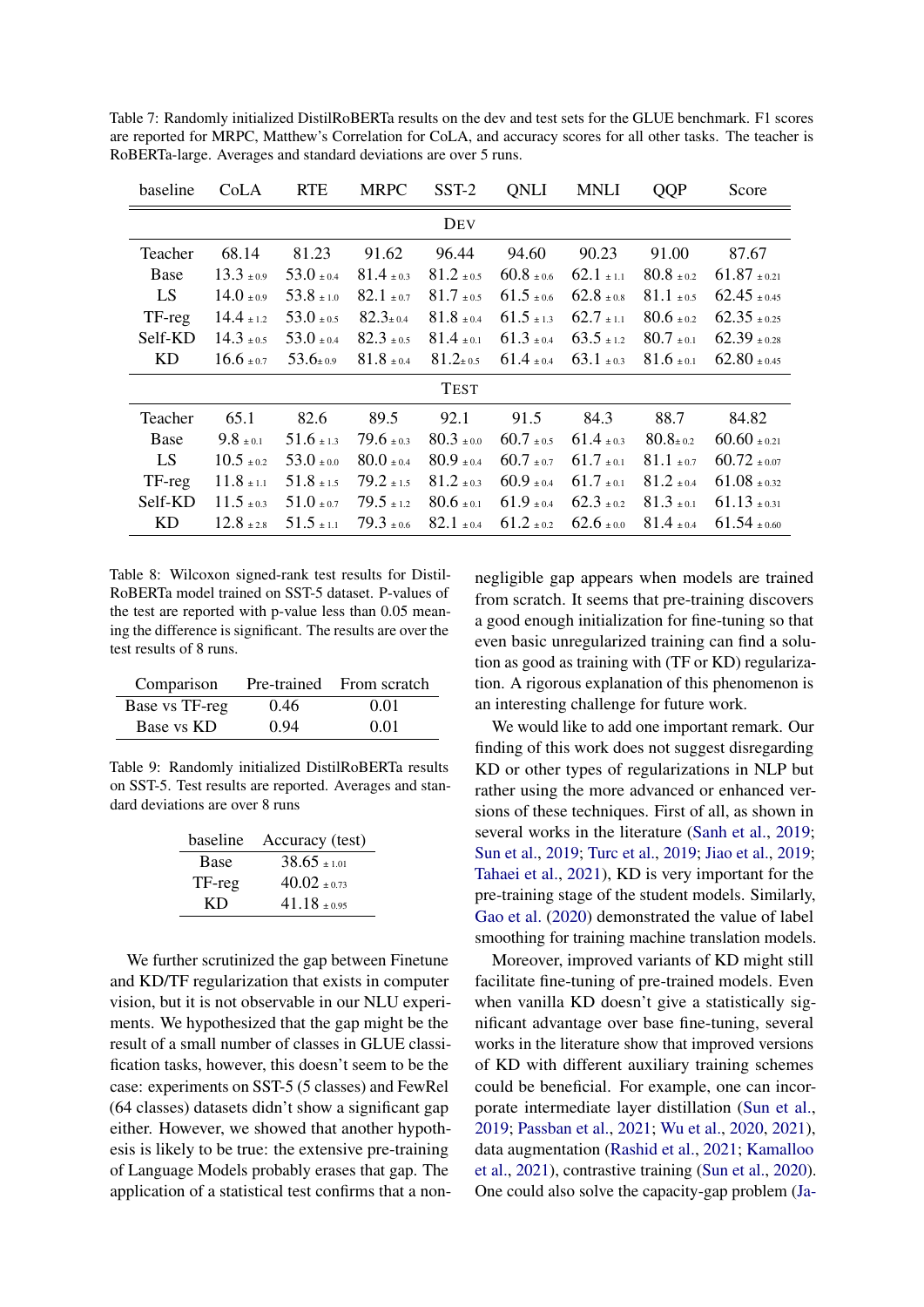[fari et al.,](#page-8-6) [2021;](#page-8-6) [Son et al.,](#page-9-20) [2021\)](#page-9-20) or checkpoint search problems [\(Rezagholizadeh et al.,](#page-9-21) [2021\)](#page-9-21) in KD. Investigating better KD techniques or, more generally, better regularization methods that can improve the fine-tuning of PLMs even further will be an important direction for future work.

#### References

- <span id="page-8-8"></span>Samira Abnar, Mostafa Dehghani, and Willem Zuidema. 2020. Transferring inductive biases through knowledge distillation. *arXiv preprint arXiv:2006.00555*.
- <span id="page-8-14"></span>Xavier Bouthillier, Pierre Delaunay, Mirko Bronzi, Assya Trofimov, Brennan Nichyporuk, Justin Szeto, Naz Sepah, Edward Raff, Kanika Madan, Vikram Voleti, Samira Ebrahimi Kahou, Vincent Michalski, Dmitriy Serdyuk, Tal Arbel, Chris Pal, Gaël Varoquaux, and Pascal Vincent. 2021. Accounting for variance in machine learning benchmarks. *arXiv preprint arXiv:2103.03098*.
- <span id="page-8-0"></span>Tom B Brown, Benjamin Mann, Nick Ryder, Melanie Subbiah, Jared Kaplan, Prafulla Dhariwal, Arvind Neelakantan, Pranav Shyam, Girish Sastry, Amanda Askell, et al. 2020. Language models are few-shot learners. *arXiv preprint arXiv:2005.14165*.
- <span id="page-8-1"></span>Alon Brutzkus and A. Globerson. 2019. Why do larger models generalize better? a theoretical perspective via the xor problem. In *ICML*.
- <span id="page-8-2"></span>Yu Cheng, D. Wang, Pan Zhou, and Tao Zhang. 2017. A survey of model compression and acceleration for deep neural networks. *arXiv preprint arXiv:1710.09282*.
- <span id="page-8-17"></span>J. Deng, W. Dong, R. Socher, L. Li, and and. 2009. [Imagenet: A large-scale hierarchical image database.](https://doi.org/10.1109/CVPR.2009.5206848) In *2009 IEEE Conference on Computer Vision and Pattern Recognition*, pages 248–255.
- <span id="page-8-12"></span>Jacob Devlin, Ming-Wei Chang, Kenton Lee, and Kristina Toutanova. 2018. Bert: Pre-training of deep bidirectional transformers for language understanding. *arXiv preprint arXiv:1810.04805*.
- <span id="page-8-10"></span>Tommaso Furlanello, Zachary C Lipton, Michael Tschannen, Laurent Itti, and Anima Anandkumar. 2018. Born again neural networks. *arXiv preprint arXiv:1805.04770*.
- <span id="page-8-18"></span>Daniel Furrer, Marc van Zee, Nathan Scales, and Nathanael Schärli. 2020. Compositional generalization in semantic parsing: Pre-training vs. specialized architectures. *arXiv preprint arXiv:2007.08970*.
- <span id="page-8-19"></span>Yingbo Gao, Weiyue Wang, Christian Herold, Zijian Yang, and Hermann Ney. 2020. Towards a better understanding of label smoothing in neural machine translation. In *Proceedings of the 1st Conference of the Asia-Pacific Chapter of the Association*

*for Computational Linguistics and the 10th International Joint Conference on Natural Language Processing*, pages 212–223.

- <span id="page-8-4"></span>Jianping Gou, Baosheng Yu, Stephen John Maybank, and Dacheng Tao. 2020. Knowledge distillation: A survey. *arXiv preprint arXiv:2006.05525*.
- <span id="page-8-13"></span>Xu Han, Hao Zhu, Pengfei Yu, Ziyun Wang, Yuan Yao, Zhiyuan Liu, and Maosong Sun. 2018. [FewRel:](https://doi.org/10.18653/v1/D18-1514) [A large-scale supervised few-shot relation classifica](https://doi.org/10.18653/v1/D18-1514)[tion dataset with state-of-the-art evaluation.](https://doi.org/10.18653/v1/D18-1514) In *Proceedings of the 2018 Conference on Empirical Methods in Natural Language Processing*, pages 4803– 4809, Brussels, Belgium. Association for Computational Linguistics.
- <span id="page-8-16"></span>Kaiming He, X. Zhang, Shaoqing Ren, and Jian Sun. 2016. Deep residual learning for image recognition. *2016 IEEE Conference on Computer Vision and Pattern Recognition (CVPR)*, pages 770–778.
- <span id="page-8-7"></span>Geoffrey Hinton. 2012. Neural networks for machine learning, coursera. *URL: http://coursera. org/course/neuralnets*.
- <span id="page-8-3"></span>Geoffrey Hinton, Oriol Vinyals, and Jeff Dean. 2015. Distilling the knowledge in a neural network. *arXiv preprint arXiv:1503.02531*.
- <span id="page-8-6"></span>Aref Jafari, Mehdi Rezagholizadeh, Pranav Sharma, and Ali Ghodsi. 2021. Annealing knowledge distillation. *arXiv preprint arXiv:2104.07163*.
- <span id="page-8-5"></span>Xiaoqi Jiao, Yichun Yin, Lifeng Shang, Xin Jiang, Xiao Chen, Linlin Li, Fang Wang, and Qun Liu. 2019. Tinybert: Distilling bert for natural language understanding. *arXiv preprint arXiv:1909.10351*.
- <span id="page-8-20"></span>Ehsan Kamalloo, Mehdi Rezagholizadeh, Peyman Passban, and Ali Ghodsi. 2021. Not far away, not so close: Sample efficient nearest neighbour data augmentation via minimax. *arXiv preprint arXiv:2105.13608*.
- <span id="page-8-15"></span>Alex Krizhevsky, Geoffrey Hinton, et al. 2009. Learning multiple layers of features from tiny images.
- <span id="page-8-21"></span>Richard Liaw, Eric Liang, Robert Nishihara, Philipp Moritz, Joseph E Gonzalez, and Ion Stoica. 2018. Tune: A research platform for distributed model selection and training. *arXiv preprint arXiv:1807.05118*.
- <span id="page-8-11"></span>Yinhan Liu, Myle Ott, Naman Goyal, Jingfei Du, Mandar Joshi, Danqi Chen, Omer Levy, Mike Lewis, Luke Zettlemoyer, and Veselin Stoyanov. 2019. Roberta: A robustly optimized bert pretraining approach. *arXiv preprint arXiv:1907.11692*.
- <span id="page-8-9"></span>Rafael Müller, Simon Kornblith, and Geoffrey Hinton. 2019. When does label smoothing help? In *33rd Conference on Neural Information Processing Systems (NeurIPS 2019), Vancouver, Canada*.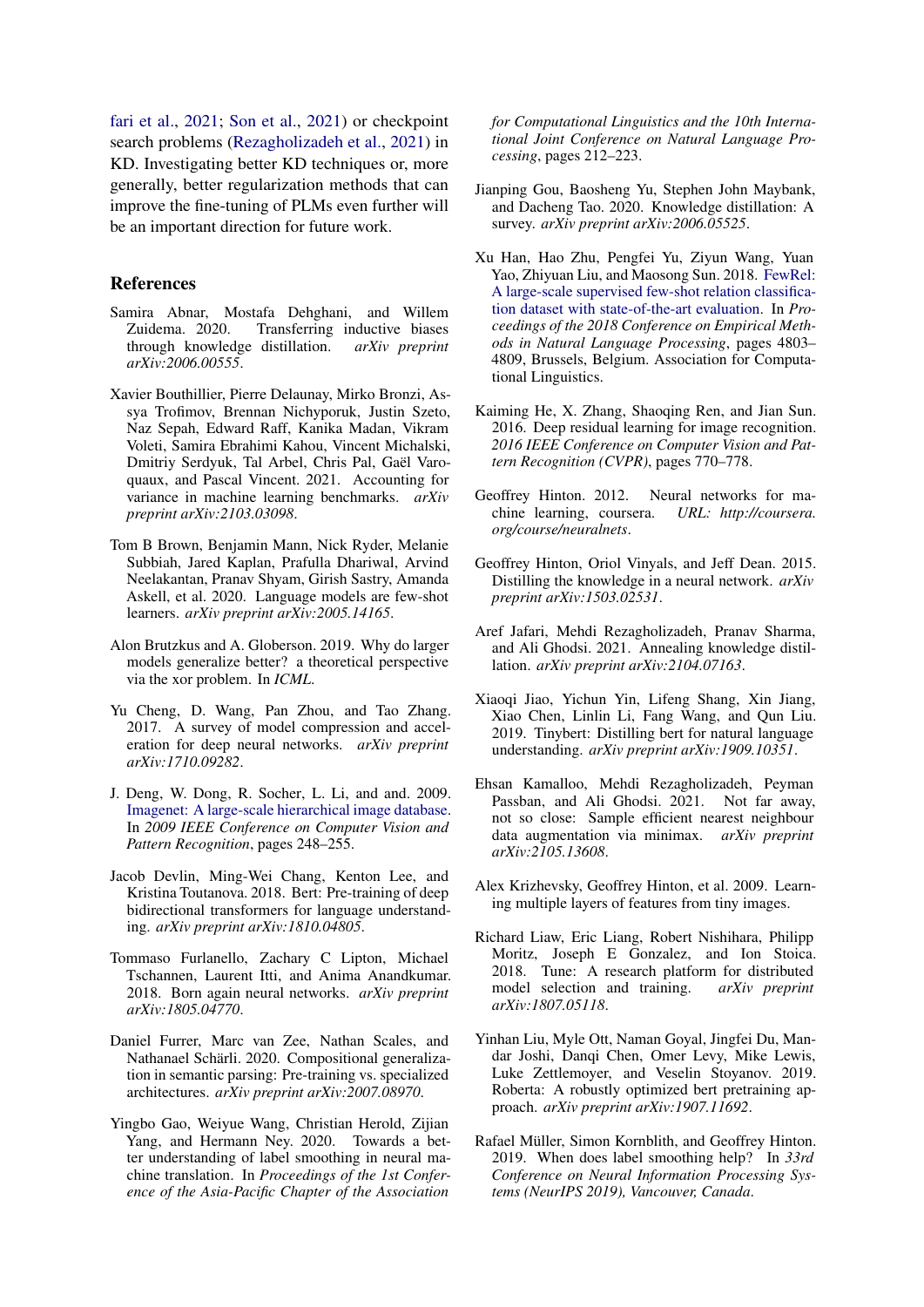- <span id="page-9-15"></span>Peyman Passban, Yimeng Wu, Mehdi Rezagholizadeh, and Qun Liu. 2021. Alp-kd: Attention-based layer projection for knowledge distillation. In *AAAI*.
- <span id="page-9-8"></span>Alec Radford, Jeff Wu, Rewon Child, David Luan, Dario Amodei, and Ilya Sutskever. 2019. Language models are unsupervised multitask learners.
- <span id="page-9-18"></span>Ahmad Rashid, Vasileios Lioutas, and Mehdi Rezagholizadeh. 2021. Mate-kd: Masked adversarial text, a companion to knowledge distillation. *arXiv preprint arXiv:2105.05912*.
- <span id="page-9-21"></span>Mehdi Rezagholizadeh, Aref Jafari, Puneeth Salad, Pranav Sharma, Ali Saheb Pasand, and Ali Ghodsi. 2021. Pro-kd: Progressive distillation by following the footsteps of the teacher. *arXiv preprint arXiv:2110.08532*.
- <span id="page-9-2"></span>Itay Safran, Gilad Yehudai, and Ohad Shamir. 2020. The effects of mild over-parameterization on the optimization landscape of shallow relu neural networks. *arXiv preprint arXiv:2006.01005*.
- <span id="page-9-3"></span>Victor Sanh, Lysandre Debut, Julien Chaumond, and Thomas Wolf. 2019. Distilbert, a distilled version of bert: smaller, faster, cheaper and lighter. *arXiv preprint arXiv:1910.01108*.
- <span id="page-9-1"></span>Shai Shalev-Shwartz and Shai Ben-David. 2014. *Understanding Machine Learning - From Theory to Algorithms.* Cambridge University Press.
- <span id="page-9-10"></span>Richard Socher, Alex Perelygin, Jean Wu, Jason Chuang, Christopher D Manning, Andrew Y Ng, and Christopher Potts. 2013. Recursive deep models for semantic compositionality over a sentiment treebank. In *Proceedings of the 2013 conference on empirical methods in natural language processing*, pages 1631–1642.
- <span id="page-9-20"></span>Wonchul Son, Jaemin Na, Junyong Choi, and Wonjun Hwang. 2021. Densely guided knowledge distillation using multiple teacher assistants. In *Proceedings of the IEEE/CVF International Conference on Computer Vision*, pages 9395–9404.
- <span id="page-9-13"></span>Siqi Sun, Yu Cheng, Zhe Gan, and Jingjing Liu. 2019. Patient knowledge distillation for bert model compression. *arXiv preprint arXiv:1908.09355*.
- <span id="page-9-19"></span>Siqi Sun, Zhe Gan, Yu Cheng, Yuwei Fang, Shuohang Wang, and Jingjing Liu. 2020. Contrastive distillation on intermediate representations for language model compression. *arXiv preprint arXiv:2009.14167*.
- <span id="page-9-14"></span>Marzieh S Tahaei, Ella Charlaix, Vahid Partovi Nia, Ali Ghodsi, and Mehdi Rezagholizadeh. 2021. Kroneckerbert: Learning kronecker decomposition for pre-trained language models via knowledge distillation. *arXiv preprint arXiv:2109.06243*.
- <span id="page-9-5"></span>Hugo Touvron, Matthieu Cord, Matthijs Douze, Francisco Massa, Alexandre Sablayrolles, and Hervé

Jégou. 2021. Training data-efficient image transformers & distillation through attention. In *International Conference on Machine Learning*, pages 10347–10357. PMLR.

- <span id="page-9-12"></span>Lifu Tu, Garima Lalwani, Spandana Gella, and He He. 2020. An empirical study on robustness to spurious correlations using pre-trained language models. *arXiv preprint arXiv:2007.06778*.
- <span id="page-9-7"></span>Iulia Turc, Ming-Wei Chang, Kenton Lee, and Kristina Toutanova. 2019. Well-read students learn better: On the importance of pre-training compact models. *arXiv preprint arXiv:1908.08962*.
- <span id="page-9-6"></span>Alex Wang, Amanpreet Singh, Julian Michael, Felix Hill, Omer Levy, and Samuel R Bowman. 2018. Glue: A multi-task benchmark and analysis platform for natural language understanding. *arXiv preprint arXiv:1804.07461*.
- <span id="page-9-11"></span>Frank Wilcoxon. 1945. Individual comparisons by ranking methods. *Biometrics Bulletin*, 1(6):80–83.
- <span id="page-9-9"></span>Thomas Wolf, Lysandre Debut, Victor Sanh, Julien Chaumond, Clement Delangue, Anthony Moi, Pierric Cistac, Tim Rault, R'emi Louf, Morgan Funtowicz, and Jamie Brew. 2019. Huggingface's transformers: State-of-the-art natural language processing. *arXiv preprint arXiv:1910.03771*.
- <span id="page-9-16"></span>Yimeng Wu, Peyman Passban, Mehdi Rezagholizade, and Qun Liu. 2020. Why skip if you can combine: A simple knowledge distillation technique for intermediate layers. *arXiv preprint arXiv:2010.03034*.
- <span id="page-9-17"></span>Yimeng Wu, Mehdi Rezagholizadeh, Abbas Ghaddar, Md Akmal Haidar, and Ali Ghodsi. 2021. Universalkd: Attention-based output-grounded intermediate layer knowledge distillation. In *Proceedings of the 2021 Conference on Empirical Methods in Natural Language Processing*, pages 7649–7661.
- <span id="page-9-4"></span>Li Yuan, Francis E. H. Tay, Guilin Li, Tao Wang, and Jiashi Feng. 2020. Revisiting knowledge distillation via label smoothing regularization. In *2020 IEEE/CVF Conference on Computer Vision and Pattern Recognition, CVPR*, pages 3902–3910.
- <span id="page-9-0"></span>Wei Zeng, Xiaozhe Ren, Teng Su, Hui Wang, Yi Liao, Zhiwei Wang, Xin Jiang, ZhenZhang Yang, Kaisheng Wang, Xiaoda Zhang, Chen Li, Ziyan Gong, Yifan Yao, Xinjing Huang, Jun Wang, Jianfeng Yu, Qi Guo, Yue Yu, Yan Zhang, Jin Wang, Hengtao Tao, Dasen Yan, Zexuan Yi, Fang Peng, Fangqing Jiang, Han Zhang, Lingfeng Deng, Yehong Zhang, Zhe Lin, Chao Zhang, Shaojie Zhang, Mingyue Guo, Shanzhi Gu, Gaojun Fan, Yaowei Wang, Xuefeng Jin, Qun Liu, and Yonghong Tian. 2021. Pangu-α: Large-scale autoregressive pretrained chinese language models with auto-parallel computation. *arXiv preprint arXiv:2104.12369*.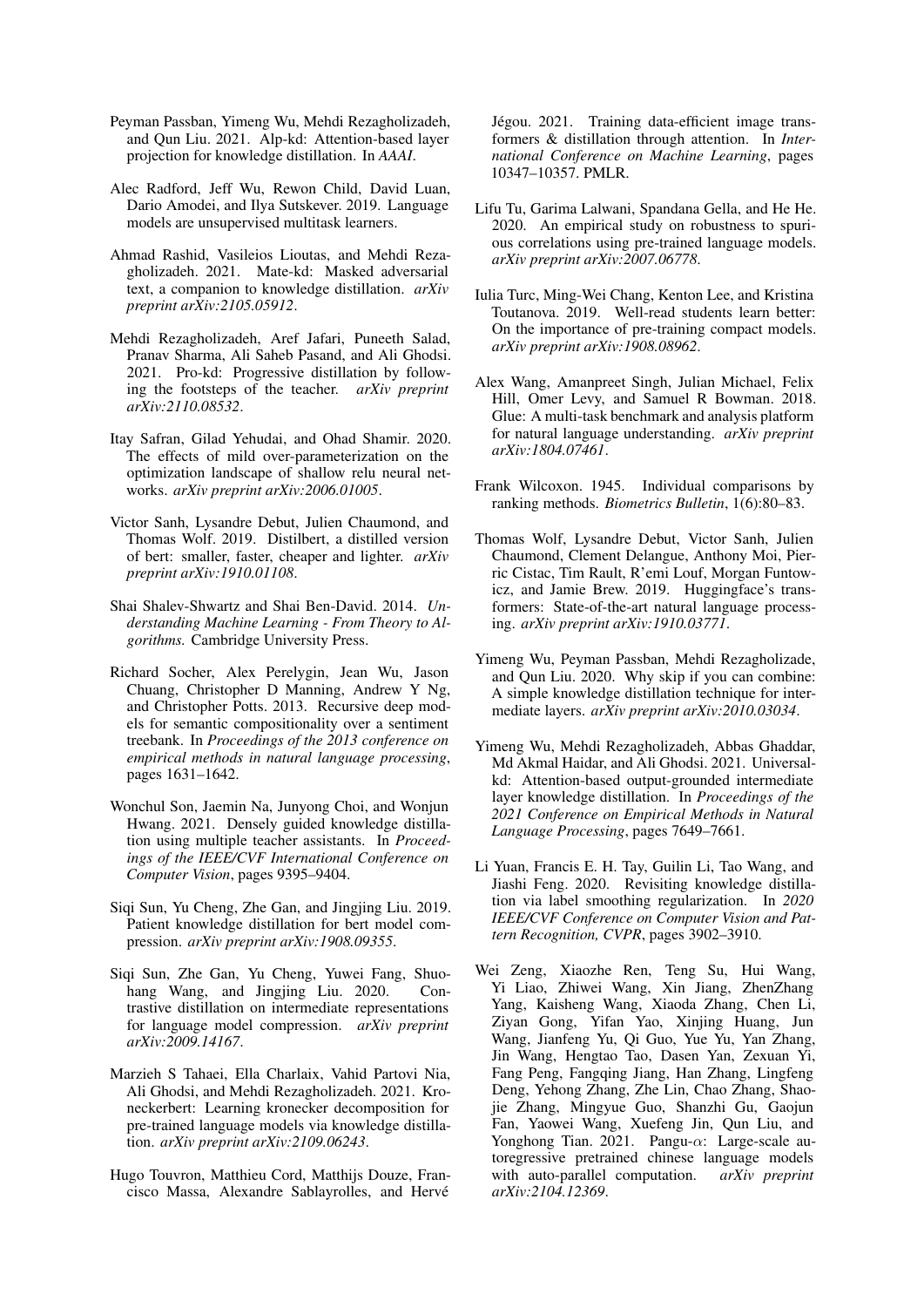# A Hyperparameters for GLUE and SST-5 experiments

We ran experiments for seeds 42, 549, 1237, 230 and 805. For all baselines we run experiments for 30 epoch. All hyperparameters for pre-trained and randomly initialized models are listed in the Tables [10,](#page-11-0) [11.](#page-11-1)

When we do 8 seeds for the statistical test, we add seeds 4653, 5589 and 992.

# B Experiments on FewRel

## B.1 How we constructed the dataset

For each seed (42, 549, 1237, 230 and 805) separately we constructed a new dataset.

Train set of FewRel has 64 classes, each class has 700 instances. We shuffle the data for each class (with a current seed) and allocated first 500 instances for our train set, second 100 for our dev set and last 100 for our test set.

## B.2 Hyperparameters

All hyperparameters are shown in Table [12](#page-11-2)

## C Experiments on CIFAR100

We follow the experimental setup [\(Yuan et al.,](#page-9-4) [2020\)](#page-9-4). For optimization we used SGD with a momentum of 0.9. The learning rate starts at 0.1 and is then divided by 5 at epochs 60, 120 and 160. All experiments are repeated 10 times with different random initialization. The seeds we used: 11, 125, 1350, 23, 230, 4653, 5589, 56, 6, and 992. The validation set is made up of 10% of the training data. For experiments with pre-trained models, we use the checkpoints available at  $<sup>1</sup>$  $<sup>1</sup>$  $<sup>1</sup>$ .</sup>

# D Hyper-parameter tuning

For hyper-parameter tuning, we use the ray tune library [\(Liaw et al.,](#page-8-21) [2018\)](#page-8-21). The tuned hyperparameters are batch size, learning rate,  $\alpha$ , and temperature where they have been selected among {8, 16, 32, 64}, {9e-6, 1e-5, 2e-5, 3e-5}, {0.4, 0.5, 0.7, 0.8, 0.9, 0.95}, and {1, 2, 5, 10} sets respectively. We use ASHAScheduler algorithm of ray tune to find the best hyper-parameters. The metric of choosing them was maximum performance on dev set. The sample size of tuning hyperparameters was 20 and 1 GPU was used for each experiment. Also, the maximum number of epochs for each trial was 20 epochs.

Since tuning hyper-parameters requires a huge amount of computational resources, we tried hyper-parameter tuning for vanilla KD on Distill-RoBERTa model for GLUE benchmark. Then we chose the five best hyper-parameter sets from this experiment and checked their performance with other baselines and chose the one with highest average performance among all baselines. Only different  $\alpha$  parameters for random initialization and pre-trained experiments on GLUE tasks and SST-5 made considerable differences in results. Therefore we used different  $\alpha$  values in these experiments.

Tuning hyper-parameters individually for each baseline would be a better option, but this would require a very large amount of computational resources. However, after careful hyper-parameter tuning for vanilla KD and less intensive hyperparameter tuning for teacher-free baselines, the latter show very close performance to vanilla KD and this fact supports the main message of our paper.

<span id="page-10-0"></span><sup>1</sup> https://pytorch.org/vision/stable/models.html